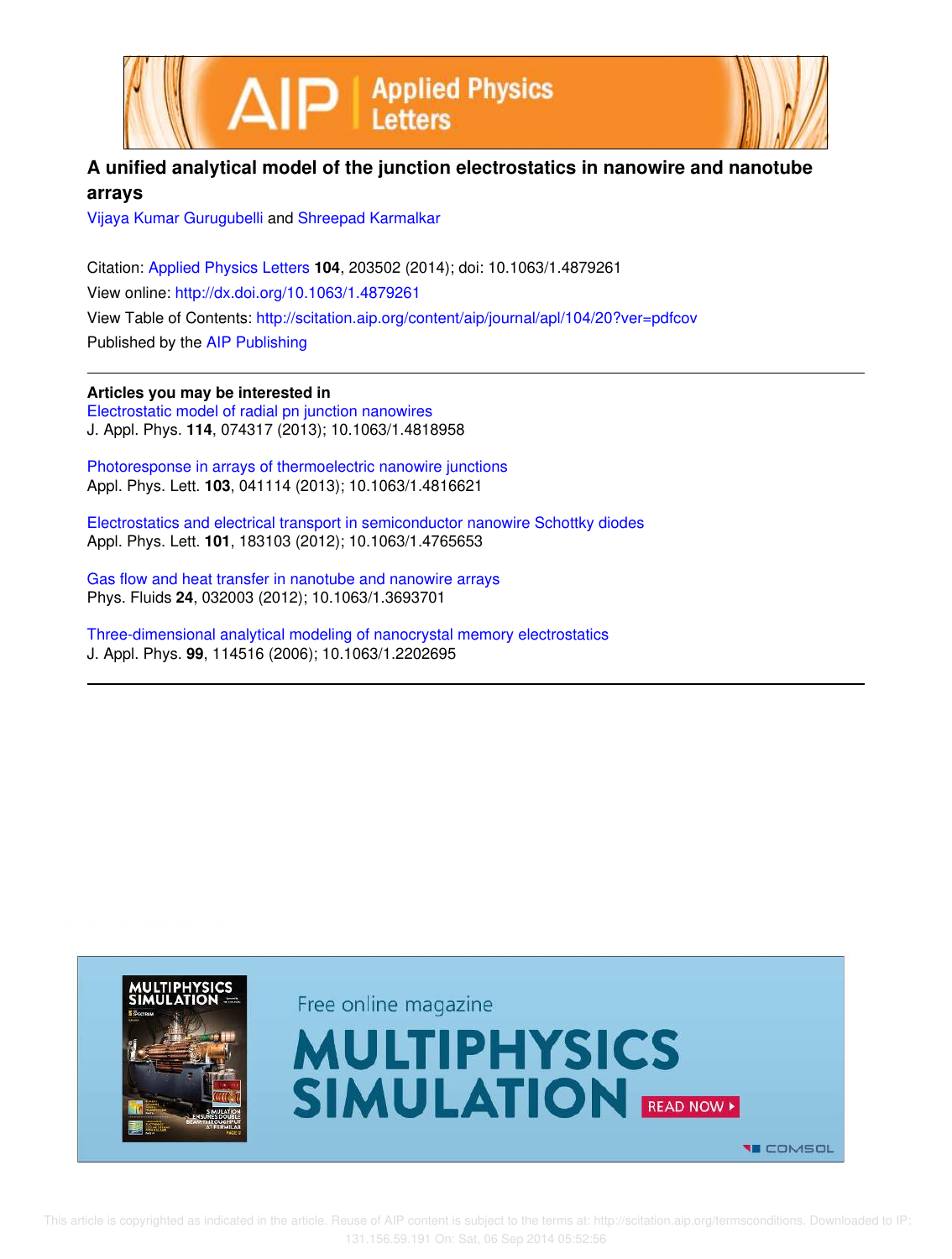

## A unified analytical model of the junction electrostatics in nanowire and nanotube arrays

Vijaya Kumar Gurugubelli<sup>a)</sup> and Shreepad Karmalkar Department of Electrical Engineering, Indian Institute of Technology Madras, Chennai 600036, India

(Received 10 December 2013; accepted 6 May 2014; published online 21 May 2014)

We establish the unity underlying the junction electrostatics of nanowire and nanotube arrays, and develop a simple analytical model for both based on a common set of approximations of the field/potential distributions. The model predicts large depletion widths accurately, and reveals that, the depletion width in an array of nanowire and nanotube junctions varies as  $1/\sqrt{\text{charge}}$  per unit length of wire/tube multiplied by inter-wire/tube separation, where charge per unit length includes the effects of wire/tube radius and doping. This is much different from the exponential form derived in literature for a single nanowire or nanotube junction. The model satisfies all the limiting conditions, matches with numerical simulations and is extendible to nanofilms. Hence, it should be quite useful for nanodevice design. © 2014 AIP Publishing LLC. [http://dx.doi.org/10.1063/1.4879261]

Early 20th century saw intense efforts to realize vacuum tube devices in semiconductors. Today, similar efforts are on to fabricate conventional diodes and transistors in semiconductor nanowires  $(NWs)^1$  and nanotubes  $(NTs)^2$  to harness the unique properties of materials in the nano-scale. Junction electrostatics governs the behaviour of these NW/NT devices, and can be understood considering NWmetal and NT-metal junctions. Léonard and Tersoff<sup>3</sup> showed that the space-charge width in a NT  $p$ -n junction is unusually longer than that in the planar bulk junction. Analysis of NW-metal junction<sup>4-6</sup> also revealed similar behavior. Specifically, it was shown that the dependence of the depletion width on doping, radius, and potential drop in the NW/NT is exponential, as against the square root dependence in a planar bulk junction. These analyses are for a single NW/NT $^{3,5,6}$  or for a NW in an array with very large inter-wire separation.<sup>4</sup> However, in realistic array geometries, the inter-wire/tube separation is small, and we anticipate that the junction depletion width would be much larger than that of a planar bulk junction but may not follow the exponential dependence of a single NW/NT junction due to mutual screening from surrounding NWs/NTs. Some works $\sim$ have studied the physics of these junctions numerically.

We derive a simple, accurate, and unified analytical model of the electrostatics of arrays of NW/NT -metal junctions, extendible to nanofilms. The model is developed based on two new insights regarding the field/potential distribution. First, there is a unity underlying the electrostatics of NW and NT: the field/potential distribution in a NT is analogous to that in a NW array with zero volume-charge but non-zero interface charge and wire dielectric constant equal to ambient dielectric constant. Second, the following approximations of the field/potential distribution in the NW/NT lead to an accurate model matching with numerical simulations: over the wire/tube diameter, the axial field component and the potential are uniform, and the radial field component varies linearly from zero at the axis of symmetry. These

approximations apply to a nanofilm as well, and allow a simple analytical solution of the Poisson's equation in the NW/NT and Laplace's equation in the ambient. The resulting model predicts that the depletion width in the NW/NT varies as  $1/\sqrt{\text{charge}}$  per unit length multiplied by inter-wire/tube separation, where charge per unit length includes the effects of wire/tube radius and doping. Our model is compared with existing models, and validated with limiting cases and selfconsistent numerical calculations. We first present the model for a NW and then replicate it for the NT.

Unlike in a bulk junction, the surrounding field plays a significant role in a NW junction (see Fig. 1).<sup>10</sup> Hence, the junction electrostatics in a NW depends on (see Fig. 2) the radius  $R$  and length  $L$  of the NW, interwire separation in an array and ambient permittivity  $\epsilon_a$ , in addition to the potential drop  $V_d$  and doping  $N_A$  in the NW, and the semiconductor permittivity  $\epsilon_s$ , which affect a bulk junction. Without loss of generality, we assume that the NW is  $p$ -type and space-charge is due to depletion of holes.

The potential distribution  $\varphi$  is governed by Poisson's equation in the semiconductor, Laplace's equation in the ambient, and the boundary conditions shown in Fig.  $2(b)$ . The condition of zero radial field at  $r = S$  is an approximation<sup>11</sup> for a periodic array of wires, where the normal field is zero at the boundary of the Wigner-Seitz unit cell, and  $S$  is the radius of an effective cylindrical cell of the same volume as the Wigner-Seitz unit cell. The condition of zero radial field at  $r = 0$  follows from cylindrical symmetry. The boundary condition away from the metal plane will be explained shortly.



FIG. 1. Internal and surrounding ambient field pictures in a junction between a metal and, a bulk semiconductor (a), a thick NW (b), a thin NW (c), and a

 This article is copyrighted as indicated in the article. Reuse of AIP content is subject to the terms at: http://scitation.aip.org/termsconditions. Downloaded to IP: 131.156.59.191 On: Sat, 06 Sep 2014 05:52:56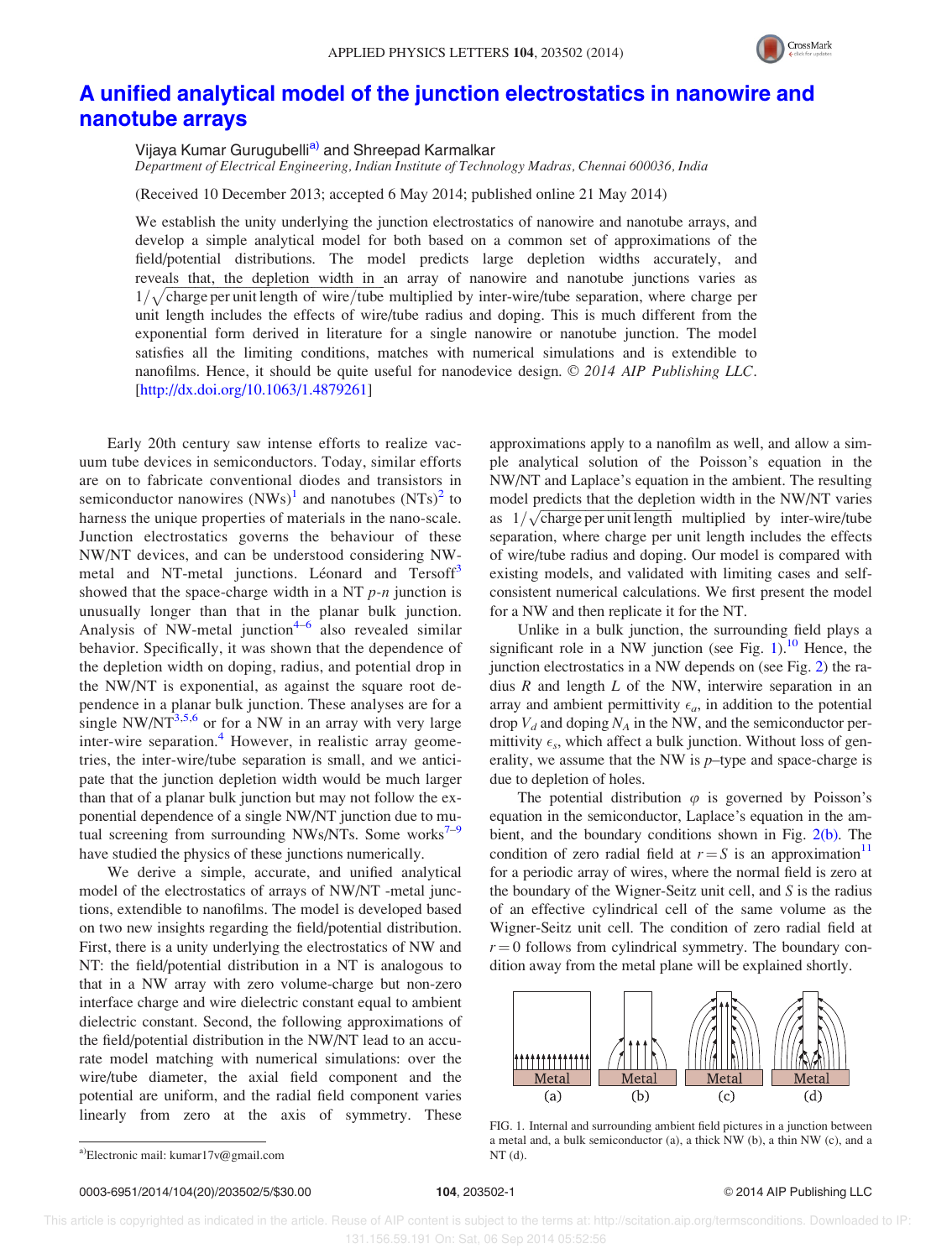

FIG. 2. (a) A NW/NT of radius  $R$  and length  $L$ , and an array of such NWs/NTs. (b) Right half cross-section of a NW/NT showing the equations and boundary conditions; for a NT,  $\rho = 0$ ,  $\epsilon_s = \epsilon_a$ , and there is an interface charge at  $r = R$ .

Our solution is based on three approximations. First, the radial field component  $E_r$ , which is zero at  $r = 0$ , varies linearly to a non-zero value at  $r = R$ , because R is comparable to or less than the Debye length. Next,  $\varphi$  and the axial field component  $E<sub>z</sub>$  are uniform over the diameter, because the potential drop over the thickness of a NW is negligible. Since  $\varphi$  versus r is uniform, we are left with solving for  $\varphi$ versus z, taking into account the effect of surrounding field. We obtain a 1D differential equation for  $\varphi$  versus z using the above approximations in the 3D/2D Poisson's equation in the wire, and solve this equation for  $\varphi$  using the general solution of the Laplace's equation in the ambient.

The Poisson's equation inside the NW is

$$
\frac{\partial E_r}{\partial r} + \frac{E_r}{r} + \frac{\partial E_z}{\partial z} = \frac{\rho}{\epsilon_s},\tag{1}
$$

where we approximate  $E_r$  to increase linearly with r from  $E_r = 0$  at  $r = 0$ , so that

$$
\frac{\partial E_r(r,z)}{\partial r} \approx \frac{E_r}{r} \approx \frac{E_r(R^-,z)}{R} = -\frac{1}{R}\frac{\epsilon_a}{\epsilon_s} \frac{\partial \varphi(R^+,z)}{\partial r} \qquad (2)
$$

and  $E_z$  to be constant with r for  $r \leq R$ , i.e.,

$$
\frac{\partial E_z(r,z)}{\partial z} \approx \frac{\partial E_z(R^-,z)}{\partial z} = -\frac{\partial^2 \varphi(R^+,z)}{\partial z^2}.
$$
 (3)

Note that Eq. (2) assumes zero interface charge. However, including this charge is easy, as will be evident later in the derivation for the NT. We now consider the cases of small and large voltage drop,  $V_d$ , in turn. When  $V_d$  is small, depletion is partial and linear screening prevails, i.e., the potential and the space-charge inside the semiconductor are linearly related; this analysis gives insight into the unique size effects of nanodevice characteristics, e.g., nano-scale screening influences the field enhancement factor of a NW field emission device.<sup>12</sup> When  $V_d$  is large, depletion can be complete and non-linear screening prevails; this analysis is useful for NW schottky diodes.<sup>6</sup>

For linear screening, the space charge density is proportional to the potential as per  $\rho = -qN_A\varphi/V_t$ , where  $V_t$  is the thermal voltage. Further, negligible potential variation over the wire diameter implies  $\varphi(r, z) \approx \varphi(0, z) \approx \varphi(R, z)$ . Substitution of these results into Eq. (1) leads to the 1D differential equation

$$
\frac{2}{R}\frac{\epsilon_a}{\epsilon_s}\frac{\partial\varphi(R^+,z)}{\partial r} + \frac{\partial^2\varphi(R^+,z)}{\partial z^2} = \frac{\varphi(R^+,z)}{L_D^2},\tag{4}
$$

where  $L_D = \sqrt{\epsilon_s V_t / qN_A}$  is the Debye length.

For infinitely long wires,  $\varphi \to 0$  as  $z \to \infty$  and the general solution of the Laplace's equation in the ambient can be written as

$$
\varphi(r > R, z) = V_d - \int_0^\infty A(\lambda) \sin(\lambda z)
$$

$$
\times \left\{ \frac{I_1(\lambda S)K_0(\lambda r) + I_0(\lambda r)K_1(\lambda S)}{I_1(\lambda S)K_0(\lambda R) + I_0(\lambda R)K_1(\lambda S)} \right\} d\lambda, \quad (5)
$$

where  $I_0$ ,  $I_1$  and  $K_0$ ,  $K_1$  are modified Bessel functions. Using Eqs. (4) and (5), and Fourier Sine Transform, we get

$$
A(\lambda) = \frac{2V}{\pi\lambda} \left[ 1 + 2\frac{\epsilon_a L_D^2}{\epsilon_s} \lambda T(\lambda) + L_D^2 \lambda^2 \right]^{-1},\tag{6}
$$

where

$$
T(\lambda) = \frac{I_1(\lambda S)K_1(\lambda R) - I_1(\lambda R)K_1(\lambda S)}{I_1(\lambda S)K_0(\lambda R) + I_0(\lambda R)K_1(\lambda S)}.
$$
 (7)

Combining Eqs. (5)–(7), we get  $\varphi$  as a function of z as

$$
\frac{\varphi(R^+,z)}{V_d} = 1 - \frac{2}{\pi} \int_0^\infty \frac{\sin(\lambda z)/\lambda}{1 + 2\frac{\epsilon_a L_D^2}{\epsilon_s} \lambda T(\lambda) + L_D^2 \lambda^2} d\lambda. \tag{8}
$$

To predict limiting cases, we write 1 in RHS as  $(2/\pi)\int_0^\infty \sin(\lambda z)/\lambda d\lambda$ . Then, for  $R \to \infty$  or  $\epsilon_a \ll \epsilon_s$  or  $S \rightarrow R$ , Eq. (8) reduces to the Inverse Fourier Sine Transform of the bulk expression for screening,  $\varphi/V = \exp(-z/L_D)$ . This is in conformity with the facts that the ambient field plays no role for  $R \to \infty$  or  $\epsilon_a \ll \epsilon_s$  and the system of closely packed nanowires  $(S \rightarrow R)$  resembles a bulk semiconductor. To complete the solution, we obtain  $\varphi$ as a function of r and z, by integrating the linear  $E_r$  versus r relation obtained from Eq.  $(5)$ , as

$$
\varphi(r,z) = \varphi(R^+,z) - \frac{R^2 - r^2}{2R} \frac{\epsilon_a}{\epsilon_s} \int_0^\infty A(\lambda) \lambda T(\lambda) \sin(\lambda z) d\lambda.
$$
 (9)

Fig. 3 presents  $\varphi$  versus z estimated from Eq. (8) and prior works.<sup>4,5</sup> Our results for arrays approach the bulk behavior as  $R$  is increased and the single NW behavior as  $S$ is increased. Our results for single NWs are within 2% of those of Ref. 5, which, however, does not treat arrays. On the other hand, Ref. 4, which treats arrays, does not capture  $\epsilon_s$  dependence. Further, for realistic array geometries considered in Fig. 3, in Ref. 4, the potential in a NW of an array is higher and varies more gradually than that in a single NW, and deviates from the bulk potential as  $R$  is increased. For  $R \ll S$  and  $R \ll L_D$  considered in Ref. 4, results of Ref. 4 are inaccurate by 20%. These trends are due to the neglect of Poisson's equation in the NW, and assuming the NW to be a line charge for setting the boundary condition on  $E_r$  at  $r = R$ .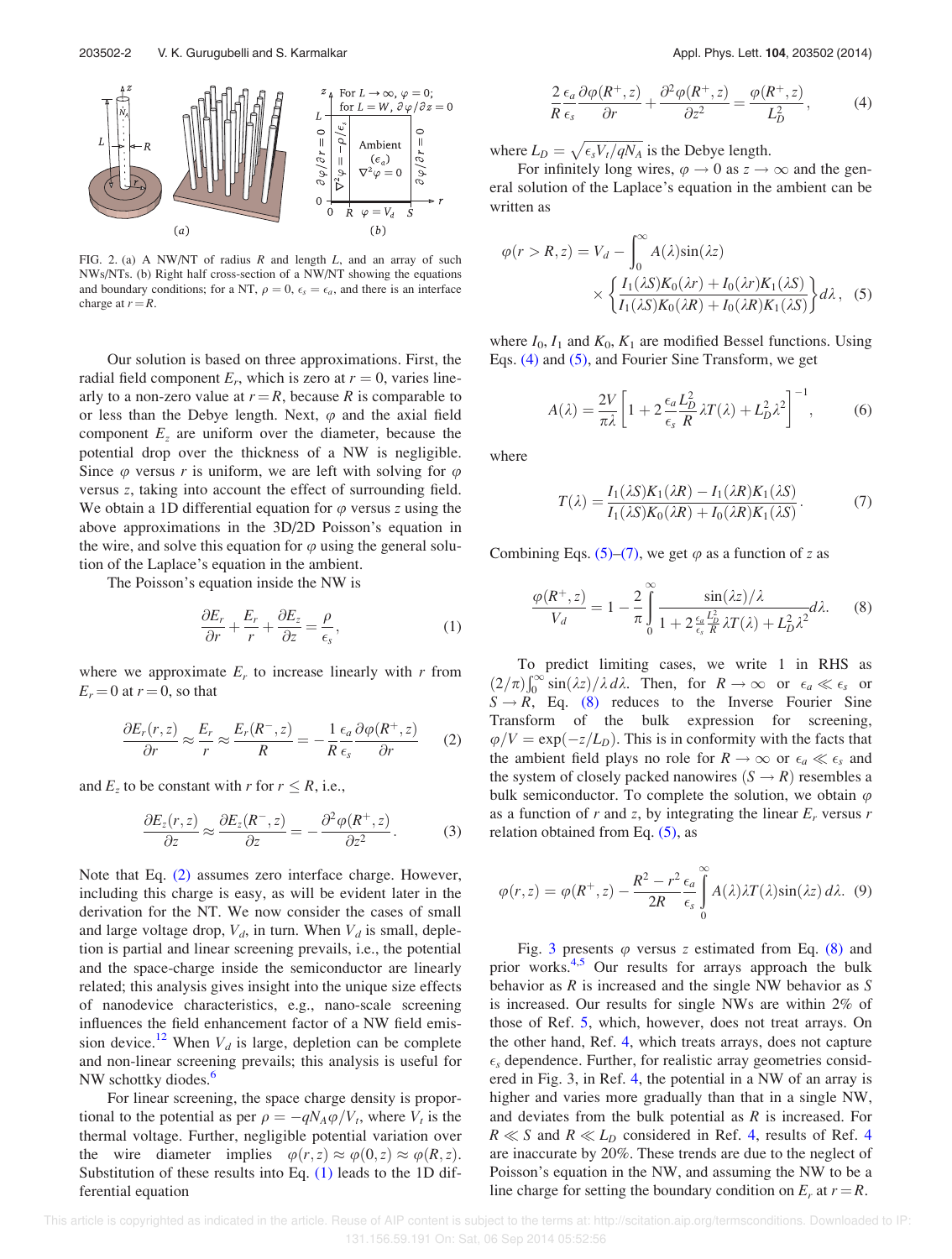

FIG. 3. The interface potential along wire length for small  $V_d$ . For the NW array:  $S/R = 6$ , and  $R/L_D = 0.5$  (solid line) or 1.5 (dashed line). For the single NW:  $R/L_D = 0.5$ , dashed-dotted line is Ref. 5, and solid line is present work.  $\epsilon_s/\epsilon_a=3.$ 

We now consider the case of large  $V_d$ , where depletion is complete, and derive an expression for the depletion width W in a NW/NT Schottky junction. In a single long NW/NT, the screening is weak, and so, the tail of the junction spacecharge region beyond the completely depleted portion extends over the entire length. $3$  However, if the NW/NT is part of an array, this tail is short as in bulk, due to mutual screening from surrounding NWs/NTs.<sup>5</sup> The three boundary conditions at  $r = 0$ ,  $r = S$ , and  $z = 0$  are same as in the case of small  $V_d$  (see Fig. 2). The condition of  $\varphi \to 0$  as  $z \to \infty$ does not yield an analytical solution, and hence, the following alternative is employed. As in the  $1D p$ -n junction analysis, we use the complete depletion approximation, i.e., for  $0 < z \leq W, \, \rho(r, z) = -qN_A$ , and for  $z > W, \, \rho(r, z) = 0$ . Because of the absence of any charge beyond  $z > W$ , no field line crosses the plane  $z = W$ , and we set the boundary condition on  $z = W$  to be  $\partial \varphi / \partial z = 0$ . Note that,  $\varphi = V_d$  at  $z = 0$ . implies  $\varphi = 0$  inside the NW at  $z = W$ . However, the plane  $z = W$  cannot be assumed to be equipotential because the radial field terminating on the NW causes the potential to vary with r in the plane  $z = W$ .

Carrying out a derivation similar to Eqs.  $(1)$ – $(8)$  for small  $V_d$ , we obtain  $\varphi$  for large  $V_d$  as

$$
\varphi(r > R, z) = V_d - \sum_{m=0}^{\infty} B_m \sin(k_m z)
$$

$$
\times \left\{ \frac{I_1(k_m S) K_0(k_m r) + I_0(k_m r) K_1(k_m S)}{I_1(k_m S) K_0(k_m R) + I_0(k_m R) K_1(k_m S)} \right\},
$$
(10)

where  $k_m = (2m + 1)\pi/2W$  and

$$
B_m = \frac{16V_t(W/L_D)^2}{\left(2m+1\pi\right)^3 \left[1+2\frac{\epsilon_a}{\epsilon_s}\frac{T(k_m)}{k_m R}\right]}.
$$
 (11)

Using the condition  $\varphi(R^+, W) = 0$ , from the above discussion in Eq. (10), we get  $V_d = \sum_{0}^{\infty} (-1)^m B_m$ . Here, we substitute for  $B_m$  from Eq. (11), and rearrange to obtain the following implicit equation for  $W$ , to be solved iteratively:

$$
\frac{W}{W_B} = \sqrt{\alpha} \left[ \sum_{m=0}^{\infty} \frac{(-1)^m / (2m+1)^3}{1 + \frac{2\epsilon_a T(k_m)}{\epsilon_s} \pi R} \right]^{-\frac{1}{2}},\tag{12}
$$

where  $W_B = \sqrt{2\epsilon_s V_d/qN_A}$  is the bulk depletion width and  $\alpha = \sum_{0}^{\infty} (-1)^{m} / (2m + 1)^{3} \approx 0.97$ . Equation (12) yields  $W = W_B$  for  $R \to \infty$  or  $\epsilon_a \ll \epsilon_s$  or  $S \to R$ . For  $W \gg R$ ,  $T(k_m)/k_mR \rightarrow [(S/R)^2 - 1]/2$ , and Eq. (12) gives

$$
W \approx W_B \sqrt{1 + \frac{\epsilon_a}{\epsilon_s} \left[ \left( \frac{S}{R} \right)^2 - 1 \right]} \text{ for } W \gg R \,. \tag{13}
$$

This yields the important result: W in a NW array is approximately S/R times  $W_B$  and varies as  $1/R\sqrt{qN_A}$ . We conclude from Eq.  $(13)$  that W in a NW array can be much larger than  $W_B$  depending on the inter-wire separation, and that the dependence of W on doping and potential drop is still square root, as in a planar bulk junction. This is in contrast with the exponential form of earlier expression  $W = R \exp(4\epsilon_a V_d/qN_A R^2)$  derived for both a single NW<sup>5,6</sup> and a NW in an array<sup>4</sup> having  $S \gg W \gg R$ . Further, the earlier expression<sup>4-6</sup> does not capture  $\epsilon_s$  dependence. Exact W for any geometry (set  $S \to \infty$  in case of single NW) can be obtained from Eq. (12), which is valid without restriction. This  $W$  matches with the  $W$  (see Fig. 4) extracted from self-consistent numerical calculations of Poisson's equation and drift-diffusion current density equations, $13$  as the point at which the space charge density falls to 42.4% of the maximum. This criterion is analogous to that in a bulk Schottky junction, where the numerically calculated charge density falls to 42.4% of the maximum at the depletion edge  $W_B =$ falls to 42.4% of the maximum at the depletion edge  $W_B = \sqrt{2\epsilon_s V_d/qN_A}$  derived from the 1D p-n junction analysis (See Fig.  $5$ ). The inset of Fig. 4 reveals that W of a NW approaches  $W_B$  for  $R/W_B > 0.5$  irrespective of the value of  $S/R$ .

We now derive the depletion width for an array of NTs, considering n-type doping without loss of generality. From an electrostatic viewpoint, a NT array is analogous to a NW array with  $\epsilon_s = \epsilon_a$  and zero space-charge but non-zero



FIG. 4. Depletion width of a NW array versus NW radius for  $\epsilon_s/\epsilon_a = 3$ and different values of S and  $S/R$  (inset). Legend: solid lines–Eq. (12), dashed lines–Eq. (13), circles–simulations (Si NW in  $SiO<sub>2</sub>$  ambient,  $N_A = 10^{16}, 10^{17} \text{ cm}^{-3}, V_d = 0.4 \text{ V}, R = 10, 20, 50, 70 \text{ nm}.$ 

 This article is copyrighted as indicated in the article. Reuse of AIP content is subject to the terms at: http://scitation.aip.org/termsconditions. Downloaded to IP: 131.156.59.191 On: Sat, 06 Sep 2014 05:52:56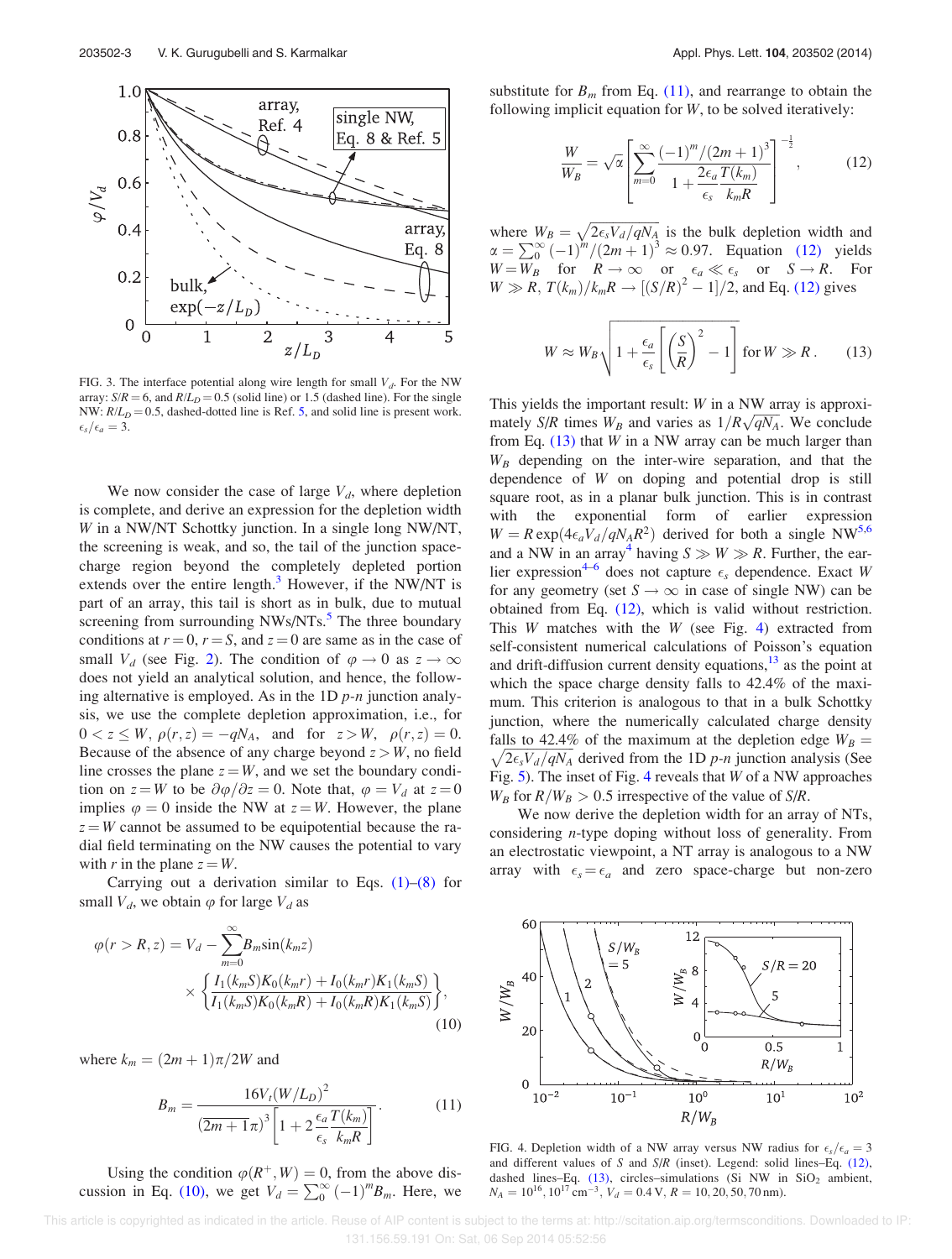

FIG. 5. Normalized surface charge  $(\sigma(z)/qNf)$  versus z/W<sub>ex</sub>, where W<sub>ex</sub> is the extracted depletion width of the respective NT structure from numerical calculations.  $\epsilon_a = 3.9 \epsilon_0$ .

interface charge  $\sigma_0 = qNf$ , N = areal density of carbon atoms,  $f =$  doping fraction. Hence, we obtain the model for a NT array by using Eq. (1) with  $\rho = 0$ , Eq. (2) modified as per  $-\partial \varphi(R^+,z)/\partial r + \partial \varphi(R^-,z)/\partial r = \sigma_0/\epsilon_a$ , Eq. (3) as it is, and following through the NW procedure thereafter. The model for W of a NT array is same as Eq. (12) with  $\epsilon_s$ replaced by  $\epsilon_a$  and  $W_B$  by  $W_{S\rightarrow R}=\sqrt{\epsilon_aV_dR/qNf}$ . This W reduces to

$$
W \approx (S/R)W_{S\to R} \quad \text{for large} \quad W_{S\to R} \,, \tag{14}
$$

where large  $W_{S\rightarrow R}$  translates to  $W \gg R$ . Equation (14) yields the important result  $W \sim 1/\sqrt{Rf}$ . This can be unified with the behavior  $W \sim 1/R\sqrt{qN_A}$  derived above for a NW array as  $W \sim 1/\sqrt{\text{charge}}$  per unit length, where the charge per unit length  $=\pi R^2 q N_A$  for a NW and  $=2\pi R q N f$  for a NT. Further,  $W \propto S$  from Eqs. (13) and (14). These results are valid for  $W \gg R$ , which usually holds for a wide range of NW/NT structures.

We validate our model by comparing it with numerical calculations of a Carbon Nanotube (CNT) array. We write the CNT charge  $as<sup>3</sup>$ 

$$
\sigma(z) = qNf - qN \int_{E_c(z)}^{\infty} D(E, z) F(E) dE, \qquad (15)
$$

where

$$
D(E, z) = \frac{a\sqrt{3}}{\pi^2 RV_0} \sum_{m=-\infty}^{m=\infty} g[E - E_c(z) + Eg/2, \varepsilon_m]
$$
 (16)

is the universal density of states function, $14$  modified as per local  $E_c(z)$ , and  $F(E)$  is the Fermi function.  $g(E, \varepsilon)$  $E(\frac{\epsilon}{2}, \epsilon)$ , and  $T(\epsilon)$  is the refine ranches.  $g(\epsilon, \epsilon)$ <br>=  $|E| / \sqrt{E^2 - \epsilon^2}$  for  $|E| > \epsilon$  and zero otherwise, and  $\varepsilon_m = |3m + 1|aV_0/2R$ .  $V_0 = 2.5$  eV is the  $\pi$ -band tight-binding parameter, and  $a$  is the C-C bond length. Using Finite Difference Method, we self-consistently solve Eq. (15), the Laplace's equation  $\nabla^2 \varphi = 0$  both inside and outside the NT,



FIG. 6. Showing the dependence of the depletion width of a NT array on  $V_d$ , f, R, and S in a single plot;  $W_{S\rightarrow R} = \sqrt{\epsilon_a V_d R / q N_f}$ . Legend: solid lines–Eq. (12) modified for a NT array, dashed lines–Eq. (14). The triangle symbols correspond to NT structures of Fig. 5; for the square symbols, following values are employed:  $f = 5 \times 10^{-5}$ ,  $1 \times 10^{-4}$ ,  $5 \times 10^{-4}$ ,  $1 \times 10^{-3}$ ;  $\epsilon_a = \epsilon_0$ ,  $3.9 \epsilon_0$ ;  $V_d$  is set equal to  $(E_F-E_i)/q$ .

and  $-\partial \varphi(R^+,z)/\partial r + \partial \varphi(R^-,z)/\partial r = \sigma(z)/\epsilon_a$ . We consider  $L$  to be greater than  $W$  so that the charge tail goes to zero at  $z = L$ , and set the boundary condition at  $z = L$  as  $\frac{\partial \varphi}{\partial z} = 0$ .

In Fig. 5, we plot the numerical calculations of  $\sigma(z)$  versus z in a normalized form to compare it with the bulk behavior. As mentioned earlier in case of NW, we locate the depletion width at the point where the charge density falls to 42.4% of  $\sigma_0$ . We notice from Fig. 5 that the NT behavior is similar to bulk behavior, except that the rate at which the charge density tails off depends on S, f, and  $\epsilon_a$ . In Fig. 6, we plot W of a NT array as a function of  $W_{S\rightarrow R}$ . We see our model matches well with the numerical calculations. Further, W varies as  $\sim W_{S\to R}^2 \sim V_d/f$  for small  $W_{S\to R}$  (i.e., small  $V_d$  or large f), and as  $\sim W_{S\rightarrow R} \sim \sqrt{V_d/f}$  for large  $W_{S\rightarrow R}$  (i.e., large  $V_d$  or small f). This is in contrast with the exponential form predicted in Ref. 3 for a single NT.

Note that  $V_d$  is the potential drop in the NW/NT, so  $V_d = V_{bi} - V_a$ , where  $V_{bi}$  is the built-in potential and  $V_a$  is the applied voltage. It is shown in Ref. 15 that Fermi-level pinning has no effect on the barrier height of a Schottky NT junction, implying  $V_{bi} = \varphi_{ms}$ , where  $\varphi_{ms}$  is the workfunction difference. This is because, the charge due to interface states forms a tiny dipole ring (a tiny dipole disc in case of NW), whose electrostatics differs from that of the large dipole sheet in a planar bulk junction. If the NW is very thin, the density of states function would be different from that of bulk. While this affects  $\varphi_{ms}$  and hence  $V_d$ , it does not affect our model that relates W to  $V_d$  and  $N_A$ . If the NW/NT is short, entire wire/tube will be completely depleted,<sup>9</sup> in which case  $V_d$  can be obtained from  $V_d = \sum_{0}^{\infty} (-1)^m B_m$  by substituting the wire/tube length for W in  $B_m$ .

In conclusion, we developed a simple, accurate, and unified analytical model of the junction electrostatics of NW/NT arrays, extendible to nanofilms. The model predicts accurately the large depletion width, and gives following simple results for NW/NT arrays wherein the depletion width is much greater than the NW/NT radius. First, the depletion width dependence on doping and potential drop is square